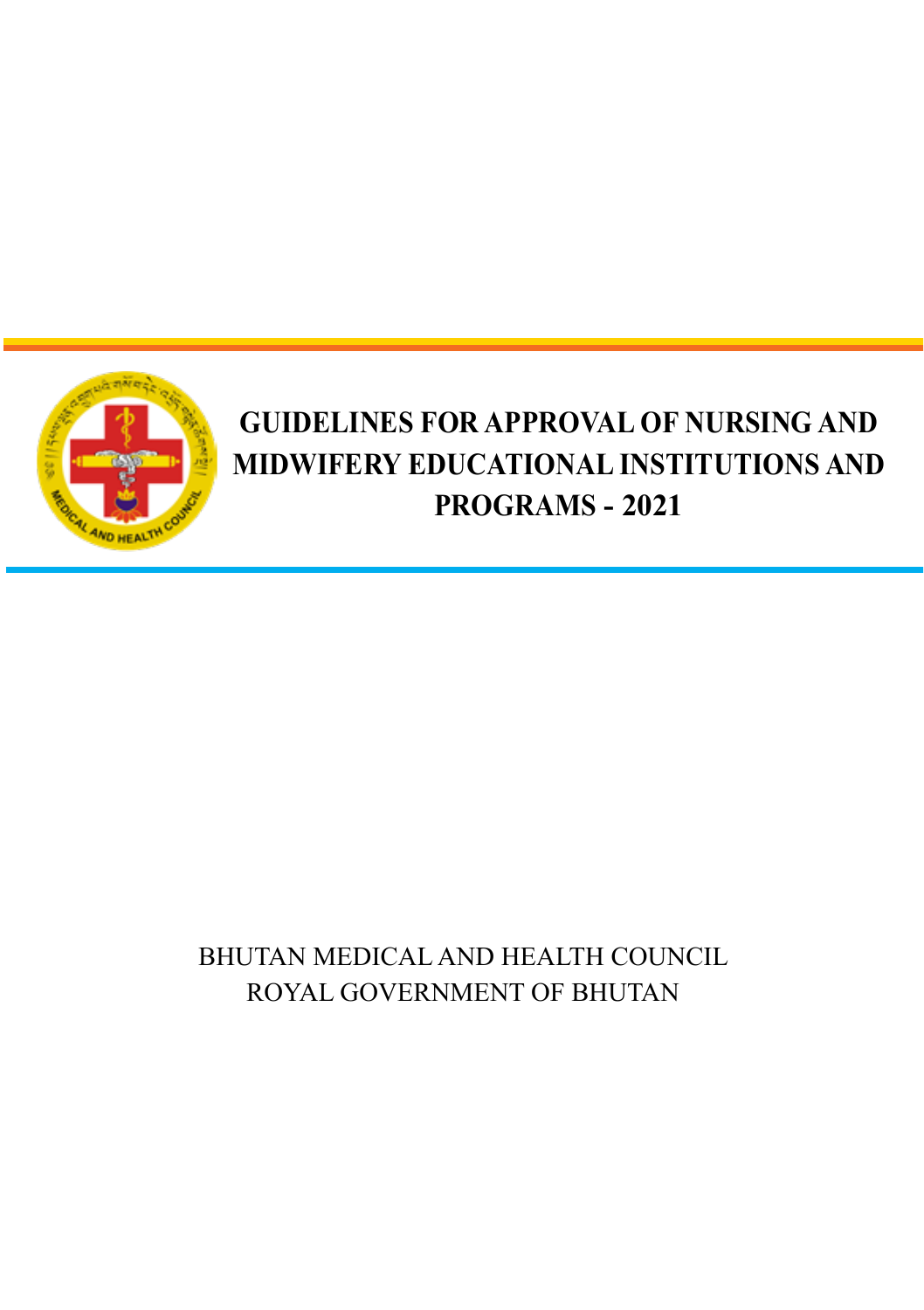## **GUIDELINES FOR APPROVAL OF NURSING AND MIDWIFERY EDUCATIONAL INSTITUTIONS AND PROGRAMS**



**KINGDOM OF BHUTAN** 

Bhutan Medical and Health Council Royal Government of Bhutan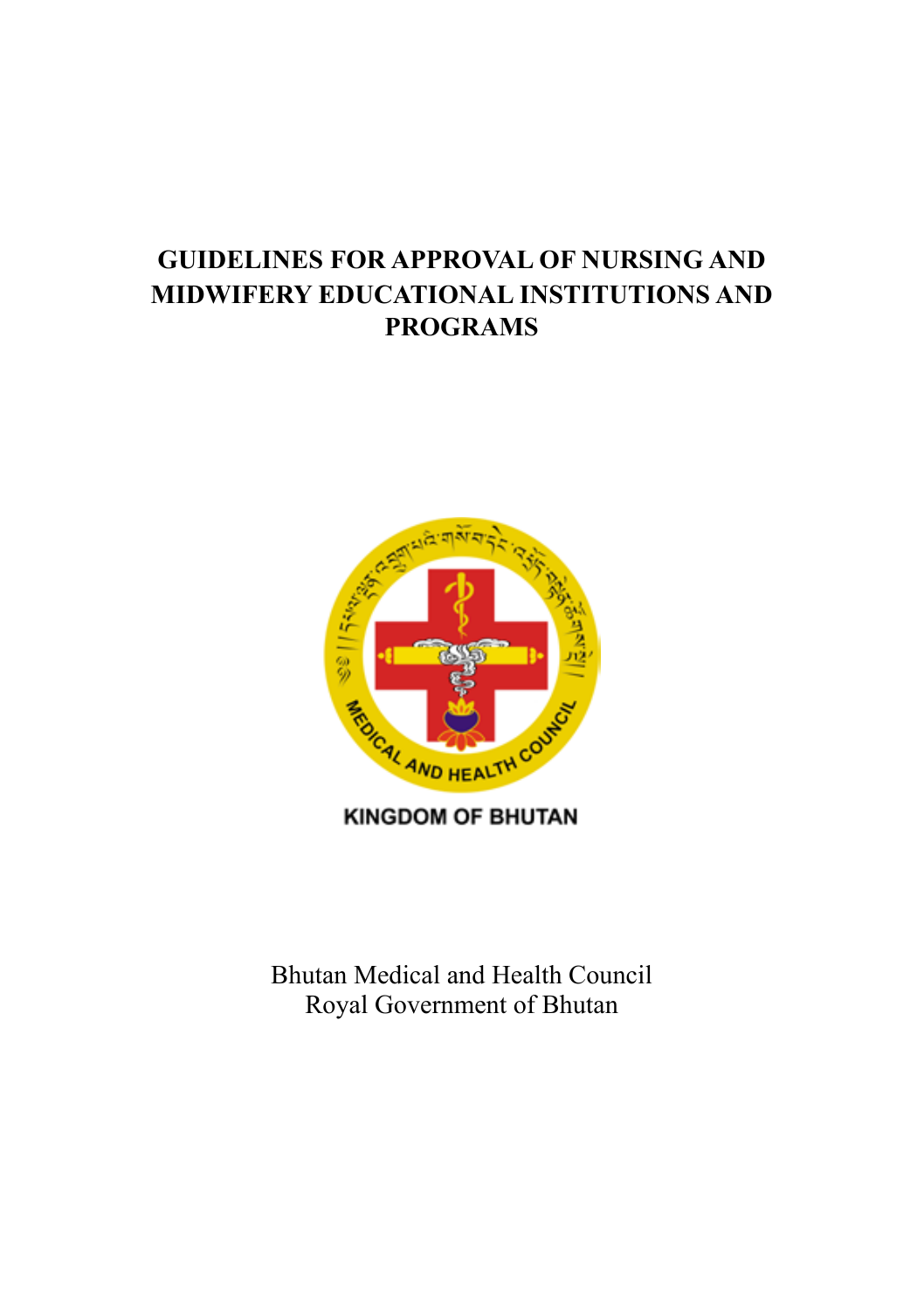©2021 Bhutan Medical and Health Council Autonomous Government Agency Tel: +975-2-331102 www.bmhc.gov.bt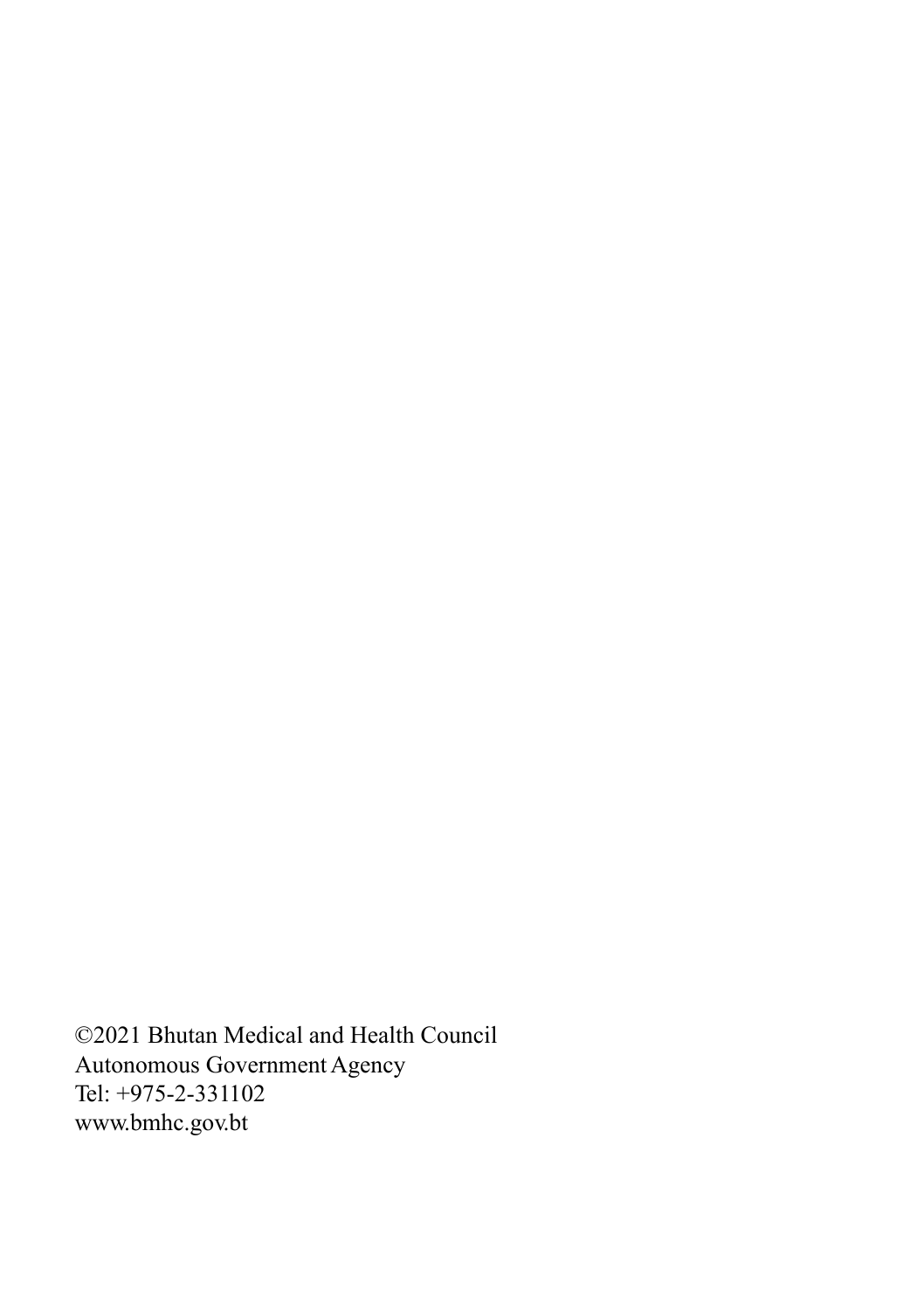## **Table of Contents**

| 1. Introduction                                  | 5  |
|--------------------------------------------------|----|
| 2. Application and Scope of Guideline            | 5  |
| 3. Objectives of the Guideline                   | 6  |
| 4. Definition                                    | 6  |
| 5. Purpose of approval/accreditation             | 6  |
| 6. Standards for approval/accreditation          | 7  |
| 7. Approval/Accreditation Process and Procedures | 7  |
| 8. References                                    | 11 |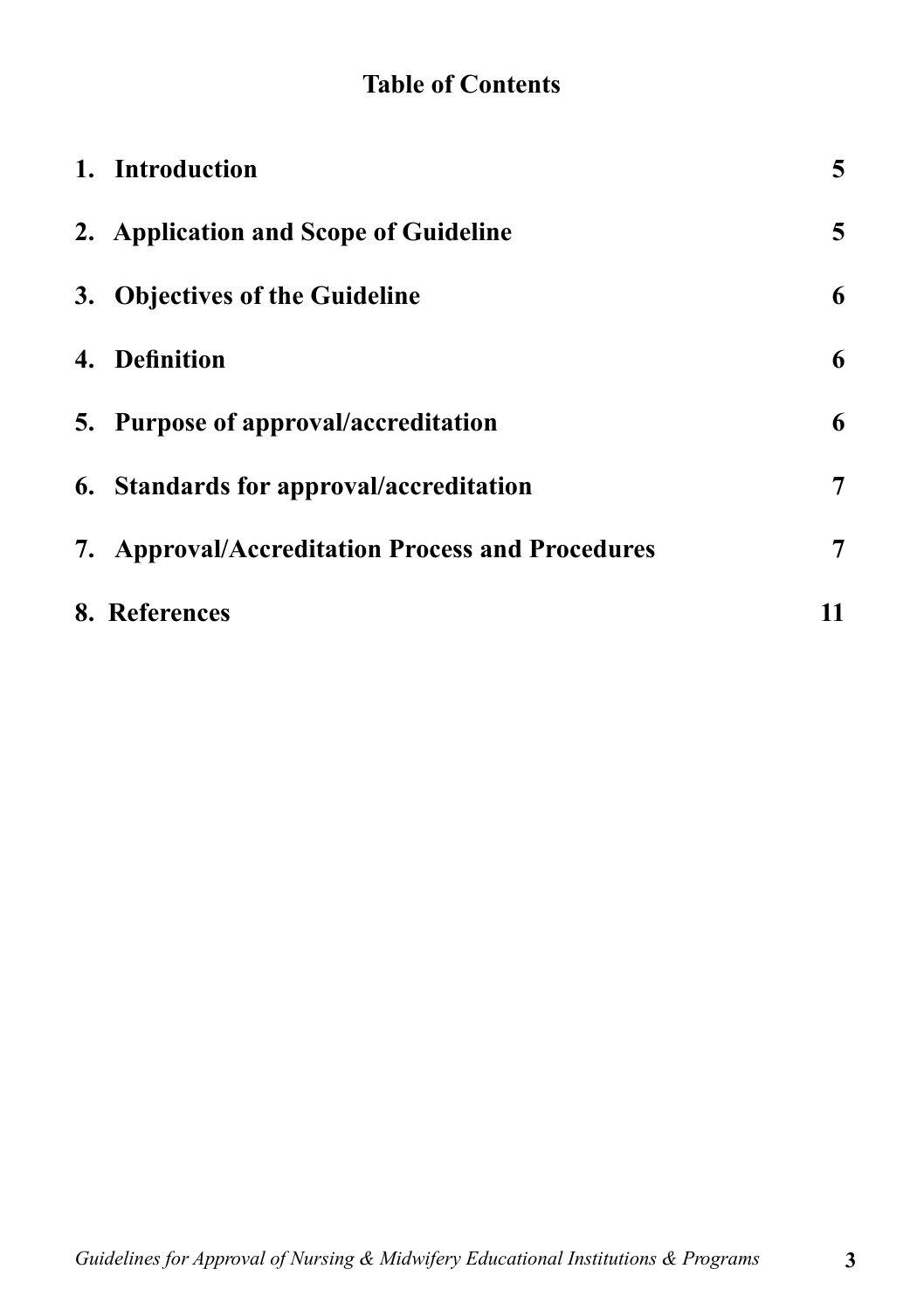*Guidelines for Approval of Nursing & Midwifery Educational Institutions & Programs*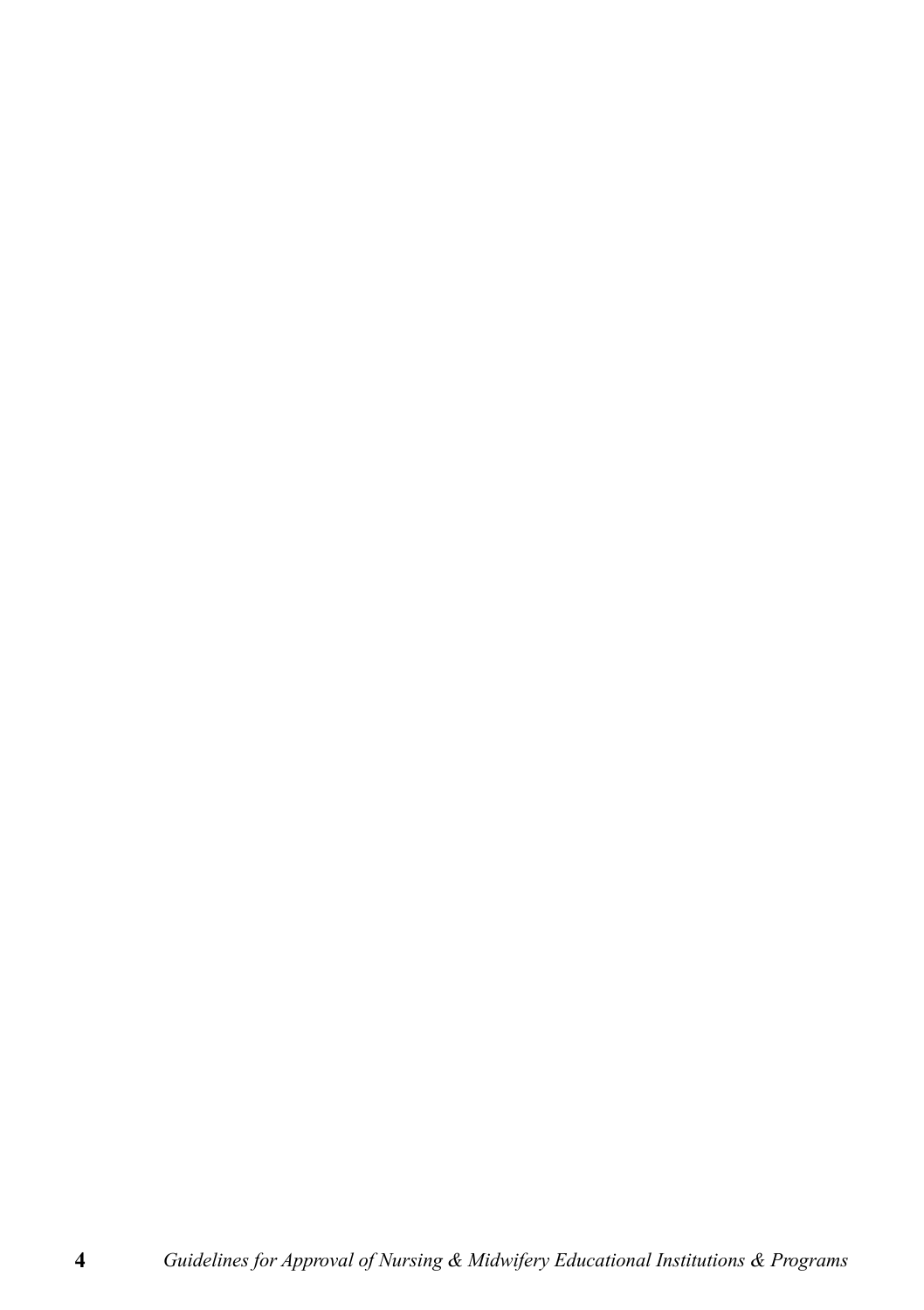## **1. Introduction**

Under the power vested in the General Body by the Chapter VI Section (i) of the Medical and Health Council Act 2002, Kingdom of Bhutan, the General Body of the Council during its 14th General Body Meeting held on 25th August 2021 approved this document.

1.1 Short Title

Guideline for Approval of Nursing and Midwifery Educational Institutions and Programs (2021).

1.2 Commencement

 This Guideline shall come into effect from 1st January 2022.

1.3 Supersession

This Guideline shall supersede the provisions of existing guideline, notifications and circulars that are inconsistent with this guideline.

## **2. Application and Scope of Guideline**

The Bhutan Medical and Health Council (BMHC) is empowered by the Bhutan Medical and Health Council Act 2002 to regulate the educational institutes and programs for ensuring the quality and standards of education for nursing and midwives.

The institution should develop programs and pathways for approval and accreditation in line with the professional development needs of the nursing and midwifery services and provide opportunities for recognition of students completing the courses. As part of the approval process, the institution should develop relevant competency of students, provide learning experience through engagement with core knowledge and professional values. The institution should also incorporate research, scholarship and professional practice into these activities.

The guidelines shall apply to any individual or entity or joint venture intending to establish nursing and midwifery institutes in the country and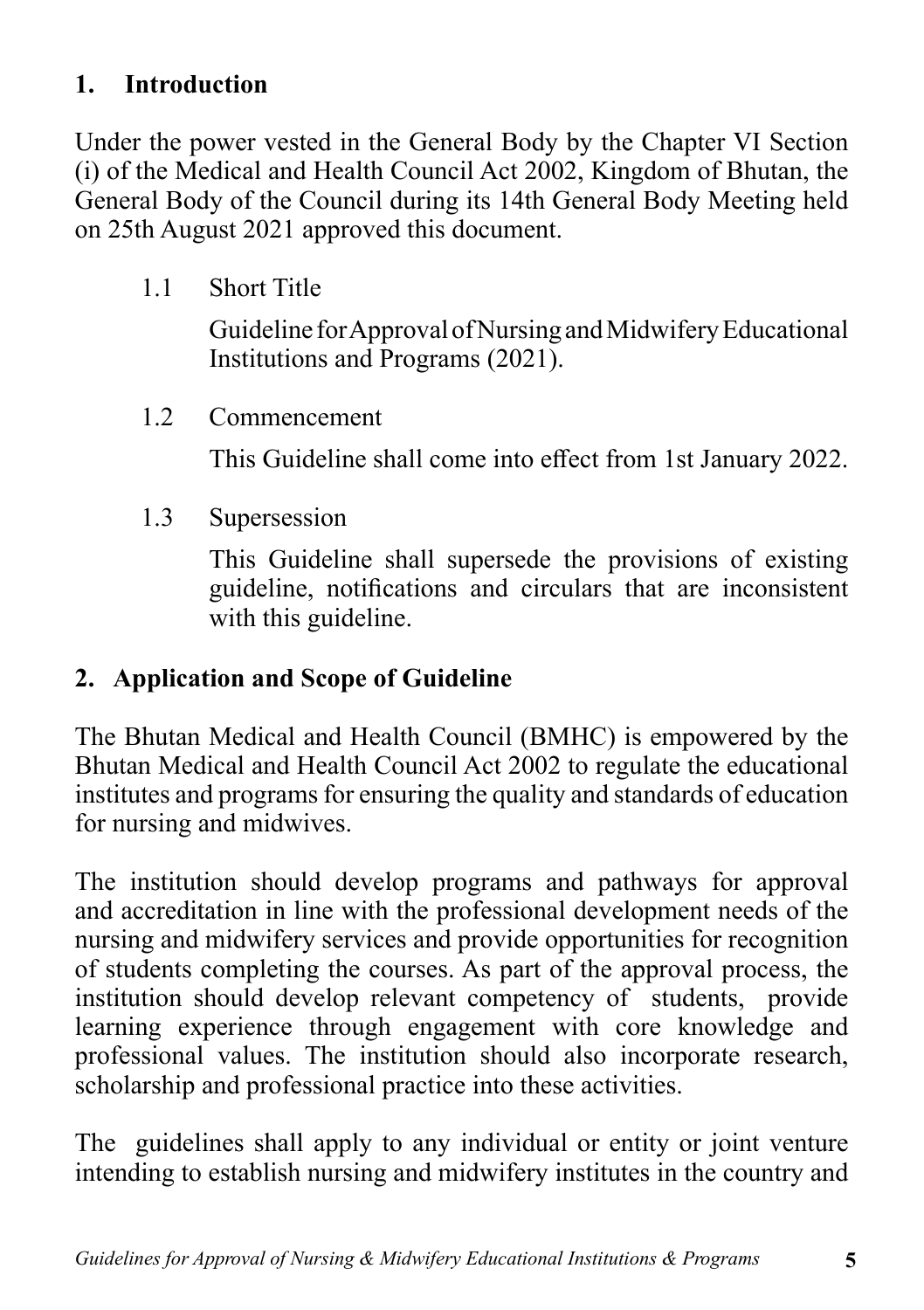all the institutes engaged in providing nursing and midwifery education and training in the country.

This guideline is developed to assist the applicants interested to establish institutes as well as help the already registered institutes (under public or private sector) to obtain approval and accreditation for the nursing and midwifery training programs. The guidelines will be used for evaluation of the new institutes as well for expansion and introduction of new programs.

## **3. Objectives of the Guideline**

The Guidelines is developed for the following objectives:

- 1. To examine to what extent a Nursing and Midwifery Educational Institute (NMEI) meets the requirements set by the BMHC for the provision of nursing and midwifery education.
- 2. To maintain and improve the quality standards of the nursing and midwifery education programs.
- 3. To demonstrate commitment by NMEIs to quality nursing and midwifery education and comply with BMHC standards.
- 4. To promote fairness, efficiency and transparency in the procedure for the establishment of the institutes.

## **4. Definition**

Nursing and Midwifery Education Institutes refer to schools, colleges, faculties, and universities under public or private sector which provide nursing and midwifery education to produce qualified professionals towards delivering nursing and midwifery services.

## **5. Purpose of approval/accreditation**

The BMHC is responsible for approving/accrediting all NMEIs to see whether each one meets and maintains the standards defined by the Council. This is to enhance the quality of the programs and to produce competent nurses and midwives in providing quality care. Thus, under the approval/accreditation process, the essential criteria and standards of each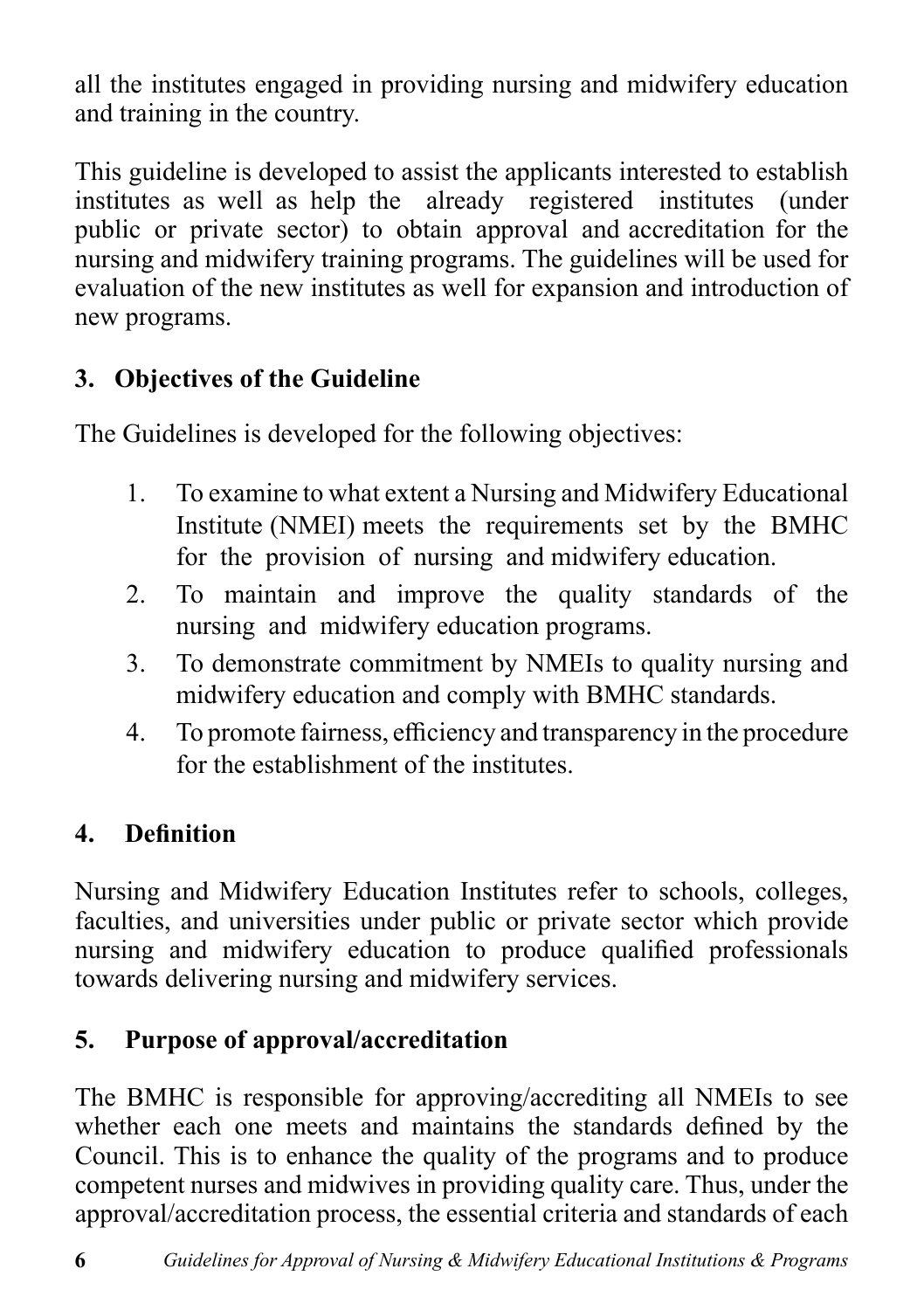component will be assessed to ensure that graduates achieve the desired objectives and the requirements for certification and registration by the BMHC.

## **6. Standards for approval/accreditation**

The NMEI should meet the following Standards and Quality Indicators for Nursing and Midwifery Education or programs set by the BMHC as a basis for its establishment, monitoring, evaluation and improvement. Standard I: Governance and Management

| Standard II: Curriculum  |                                                               |
|--------------------------|---------------------------------------------------------------|
| Standard III: Assessment |                                                               |
|                          | Standard IV: Teaching Faculty                                 |
| Standard V: Students     |                                                               |
| Standard VI: Resources   |                                                               |
|                          | Standard VII: Program Evaluation and Quality Assurance System |

## **7. Approval/Accreditation Process and Procedures**

## **1. NMEI Approval/Accreditation System**

- A. The approval/accreditation system shall be a joint process involving both the Assessment (Technical) Committee and the NMEIs.
- B. The NMEIs shall apply to the BMHC for approval/accreditation in the form of Expression of Interest (EOI) as per Annexure I.
- C. Proposal shall be reviewed by the Assessment (Technical) Committee which may include representatives from other relevant agencies with expertise in relevant fields.
- D. The procedure of approval/accreditation shall be as shown in Figure 1 as follows:
	- I. Upon receipt of the EOI the BMHC shall constitute an Assessment (Technical) Committee for a preliminary review of the proposal.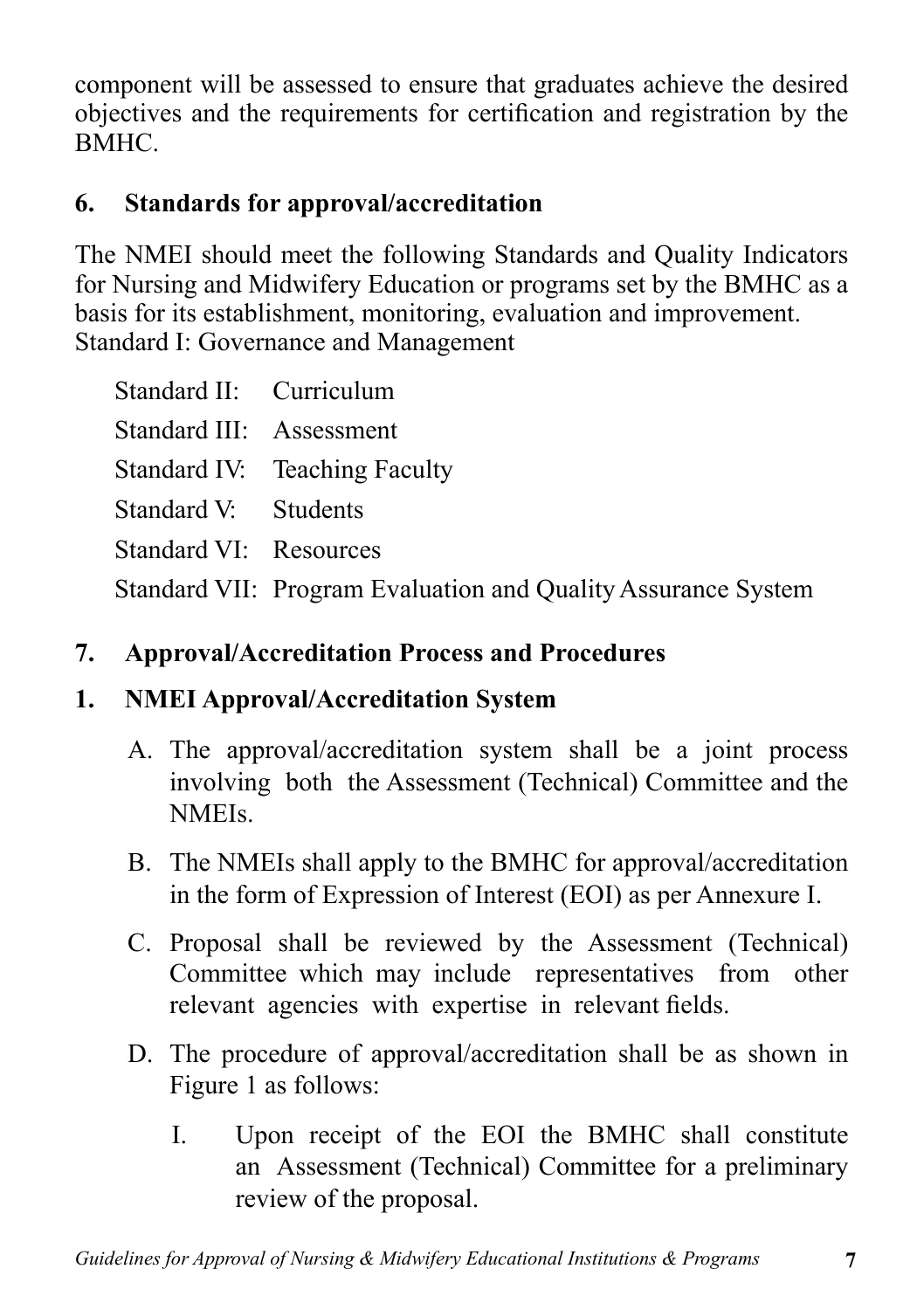- II. The individual/NMEIs shall be notified of the rejection of the application with reasons or asked to submit additional information or a detailed project proposal/report (DPP/ DDR).
- III. The individual/NMEIs shall submit a detailed project proposal/report (DPP/DDR) as per Annexure II. In case of an already established NMEI applying to expand the program or get accreditation, a self-assessment report (SAR) shall be submitted as per Annexure III along with the prescribed fees.
- IV. The Assessment (Technical) Committee shall conduct a detailed review of the project proposal in consultation with relevant agencies and based on relevant regulations and policies.
- V. The Assessment Committee may visit the NMEIs or project site to verify whether the conditions are fulfilled as per the DPP/DDR
- VI. The Assessment Committee shall submit a report of the assessment findings with recommendations to the BMHC.
- VII. The BMHC shall seek approval from the General Body of the Council and relevant agencies as deemed necessary.
- VIII. The BMHC shall notify the individuals/NMEIs on the outcome of the assessment report specific recommendations for improvement, if necessary.
- IX. The individual/NMEI shall submit a report on the follow-up of the recommendations or furnish any information as asked by the BMHC.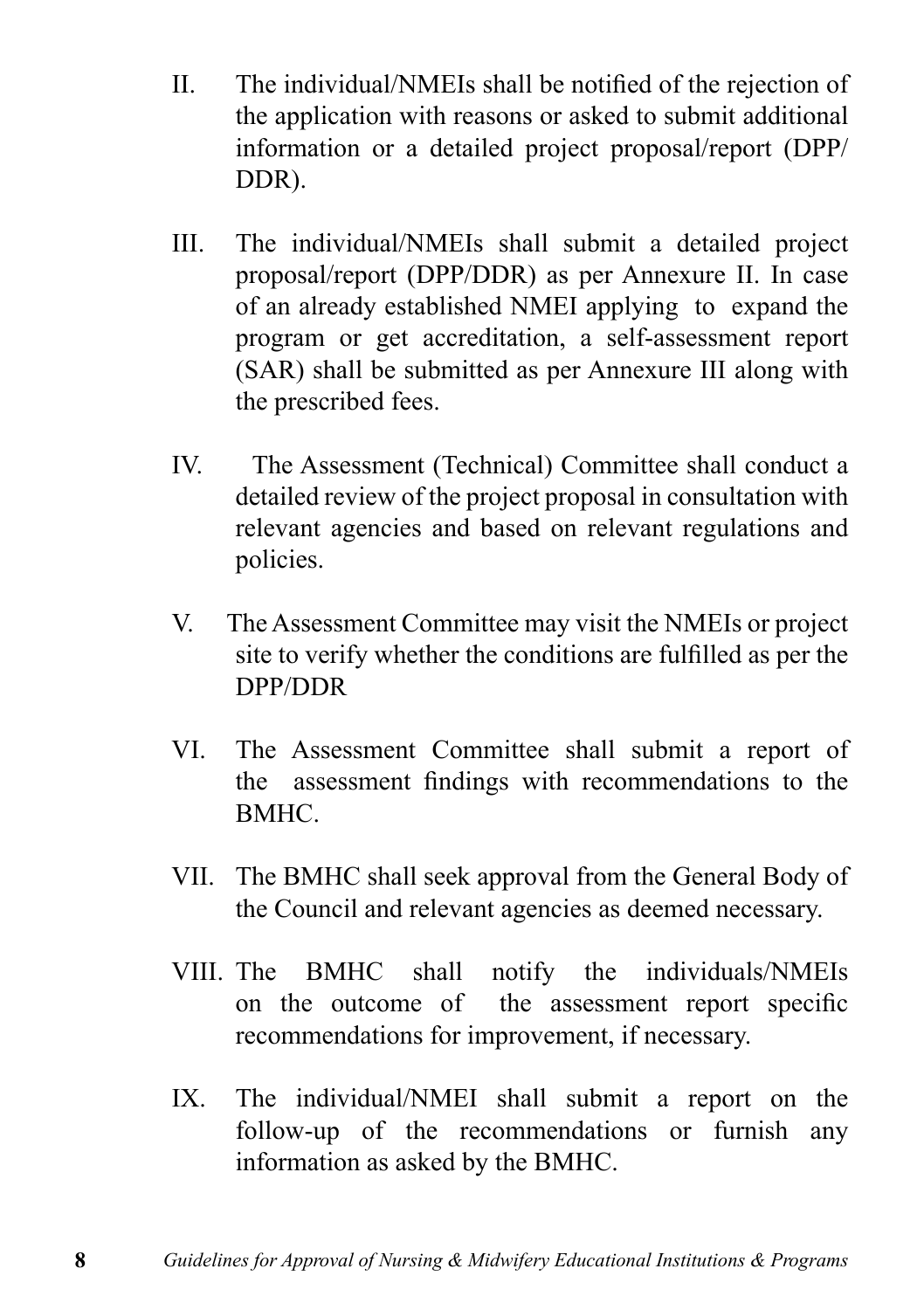- X. Upon fulfillment of the recommendations, the BMHC shall issue the relevant approval/accreditation letter/ certificate.
- XI. The NMEIs shall notify the BMHC of any major changes that may affect the direction of the program such as title of award, program content, admission criteria, number of intake and suspension or termination of programs.
- XII. The NMEIs shall be monitored and re- assessed at regular intervals as necessary.
- XIII. Technical authorization/full registration certificate for the institutes after graduation of the first batch of students.
- XIV. The NMEIs shall be monitored and re-assessed at regular intervals as necessary.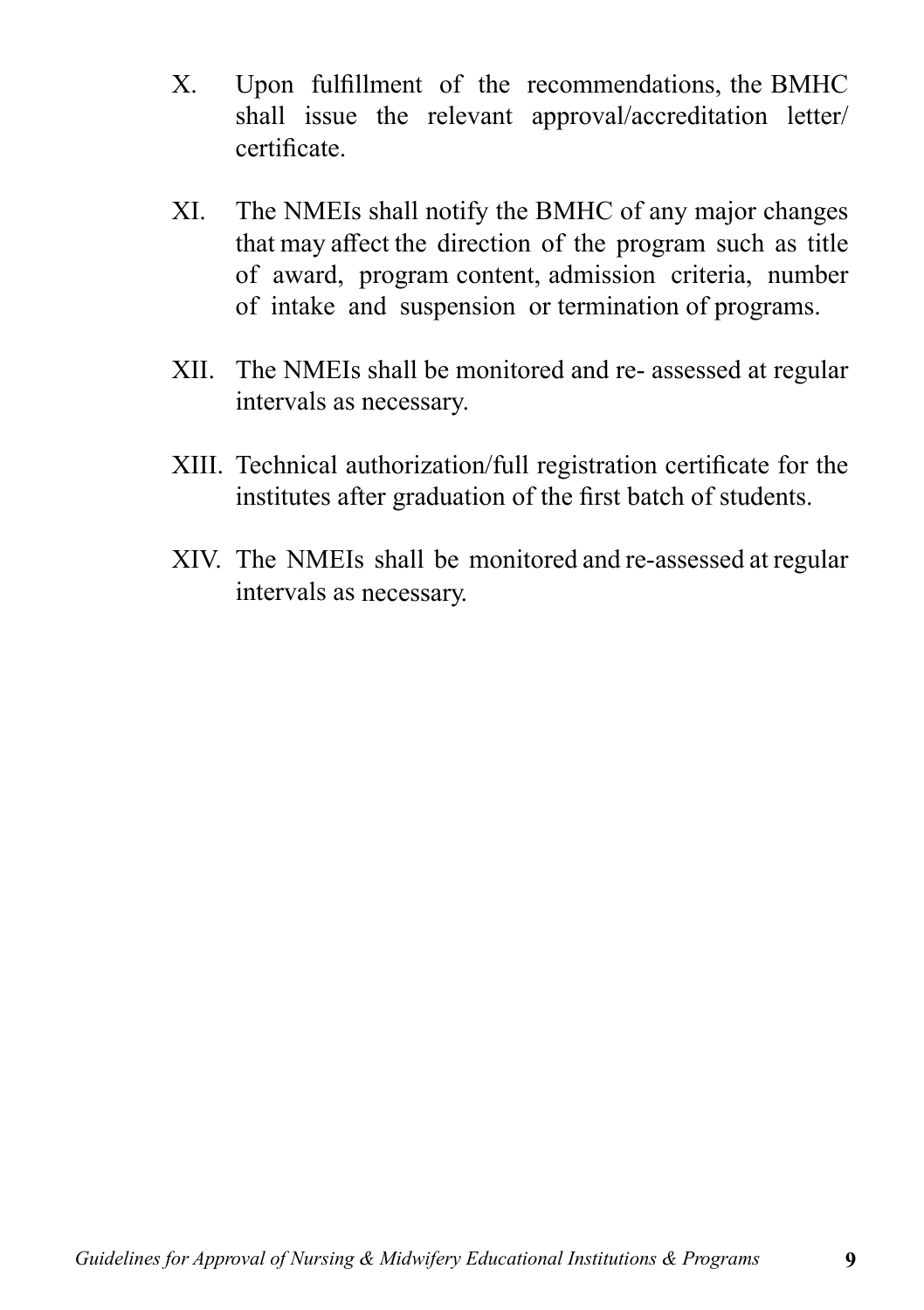#### **Figure 1: PROCEDURES FOR APPROVAL/ACCREDITATION OF NMEIs**

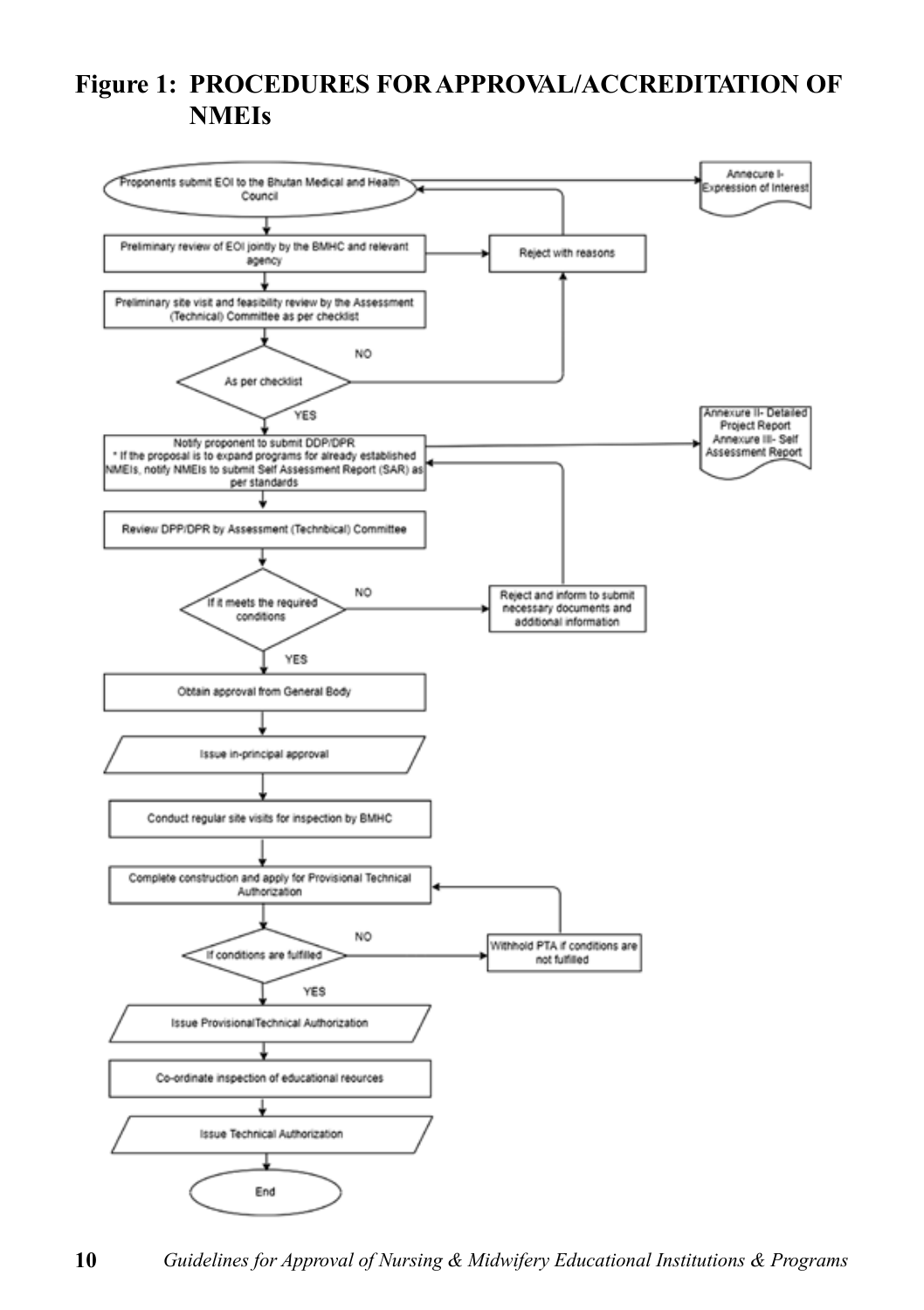#### **8. References**

- 1. International Confederation of Midwives. Definition of Midwife. The Hague, The Netherlands, 2005
- 2. New England Association of School and College. Role and value of accreditation. 2006.
- 3. Anderson P., Cuellar N., Rich K. Performance improvements in higher education: adapting a model from health care agencies. Journal of Nursing Education, 2003, 42:416–420.
- 4. Carroll SV, Thomas G, DeWolff D. Academic quality improvement programme: using quality improvement as a tool for the accreditation of nursing education. Quality Management in Health Care, 2006, 15:291–295.
- 5. Thomas G, Carroll V, Susan MS. Curriculum revision: product innovation for quality outcomes. Quality Management in Health Care, 2006, 15:285–290.
- 6. Rohlin M et al. Continuous quality improvement. European Journal of Dental Education, 2002, 6:67–77.
- 7. International Council of Nurses. The definition of Nursing. Geneva, 2007. 8. International Council of Nursing. Official definition to the Constitution. Geneva, International Council of Nursing, 2001.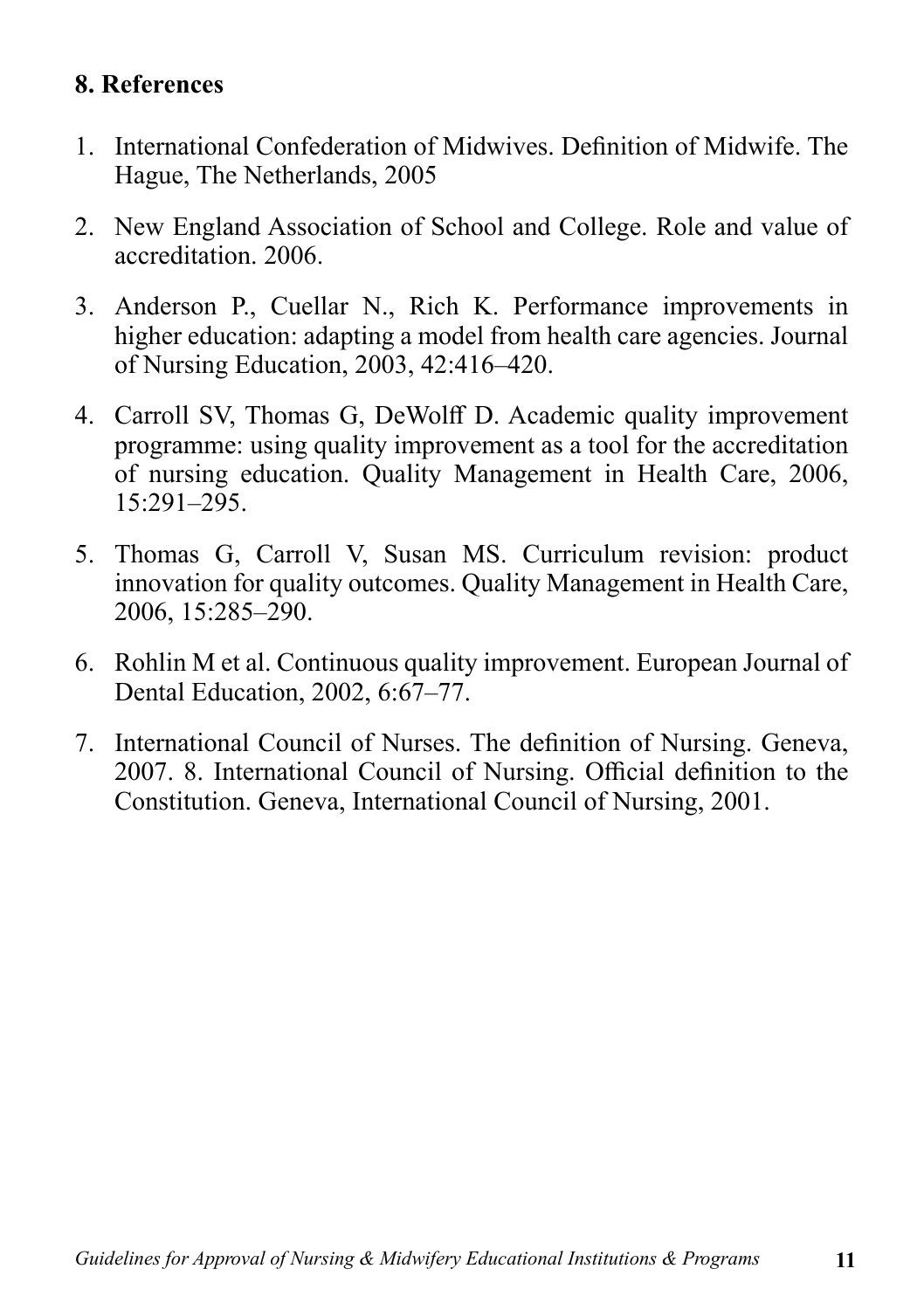## **Annexure I**



## **Application for Registration of Medical and Health Institution**

| (in block letters) |
|--------------------|
|                    |
|                    |
|                    |
|                    |
|                    |
|                    |
|                    |
|                    |

**Note:** Duly filled in application form should be accompanied by the following: i. Processing fee (Nu. 51,000/-) for Application for Registration of Medical and Health Institution as per the Regulations). This form together with registration fees should be submitted to:

The Registrar Bhutan Medical and Health Council Ministry of Health Thimphu

#### **Declaration:**

I/we certify that the information provided in this application is true, complete and accurate to the best of my knowledge. I realize that any false, fictitious, or fraudulent statements may be subjected to administrative penalties. I am fully aware and understand the regulations on registration of the introduction of new course.

| Signature of Head of Training Provider/Training Institute: |
|------------------------------------------------------------|
|                                                            |
|                                                            |
| Date: / /                                                  |

**12** *Guidelines for Approval of Nursing & Midwifery Educational Institutions & Programs*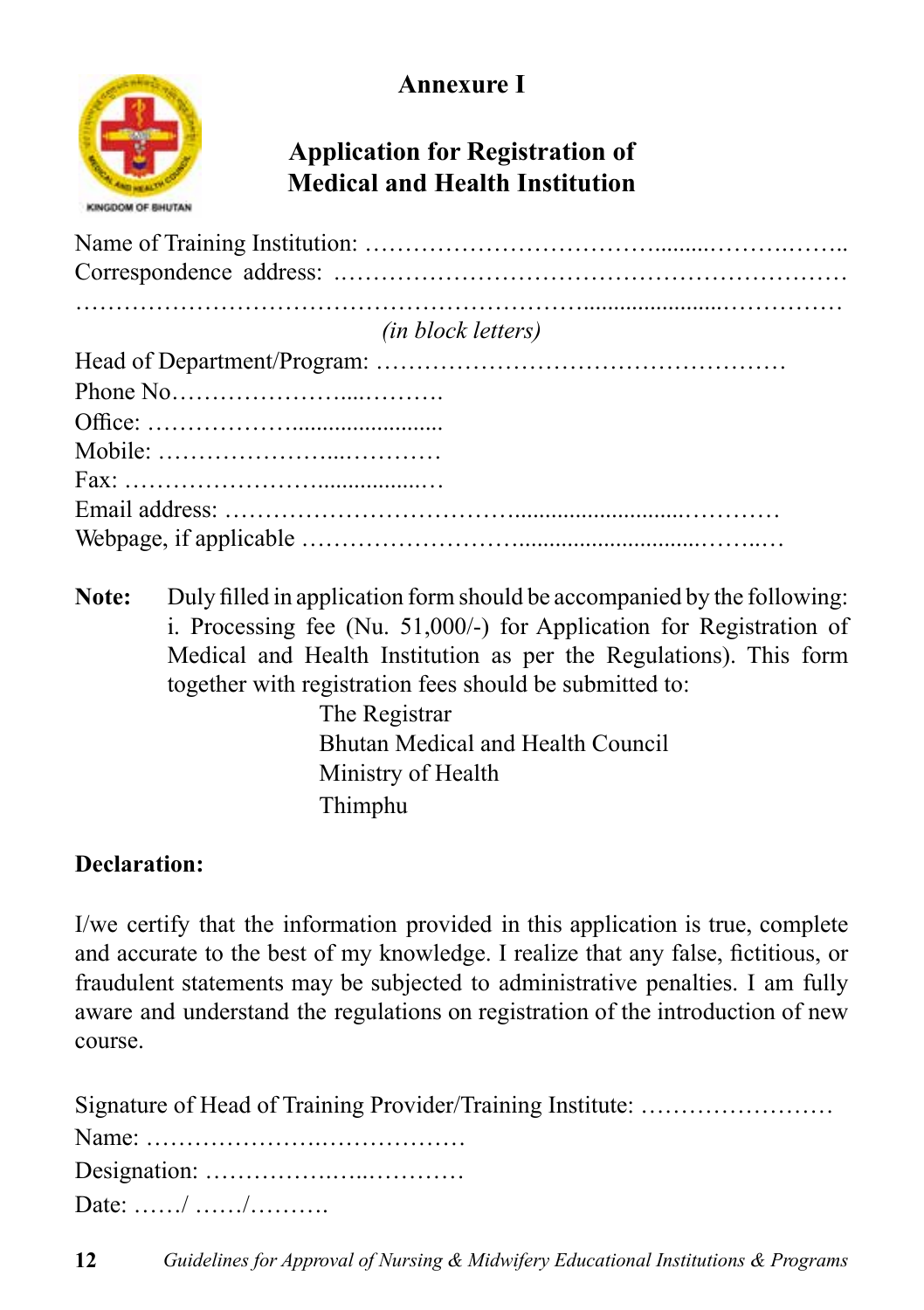#### **Annexure II**

## **FORMAT FOR DETAILED PROJECT PROPOSAL/DETAILED PROJECT REPORT**

#### 1. **Proponent details:**

- a. Full Name:
- b. Age/sex:
- c. CID No:
- d. Permanent address (village/ gewog/dzongkhag/Thram No/House No:
- e. Mailing contact address:
- f. Promoter's academic qualification/ experience:

## 2. **Proposed name of the college/institution**:

*The Detailed Project Proposal has to include the proposed name for the institution. The proponent shall avoid using various terms such as "Royal", "National" and other similar words in the names of the private institutions. The final name of the private institute shall be determined as per the approval of the Registrar of Companies, Ministry of Economic Affairs.*

## 3. **Vision, mission and implementation strategies**:

*The Detailed Project Proposal shall include the vision, mission, objectives and implementation strategies of the institution. To this effect, the proponent should clearly mention all such strategies in the document; and what obstacles he/she envisages and how to overcome them to fulfil its vision and mission.*

## 4. **Project scheduling, implementation and management**:

*The Detailed Project Proposal has to specify the timelines and major milestones to be achieved in the work plan matrix with projected student numbers.*

## 5. **Values of Gross National Happiness**:

*The Detailed Project Report must include how the institution's mission and vision align to the principles of Gross National Happiness,*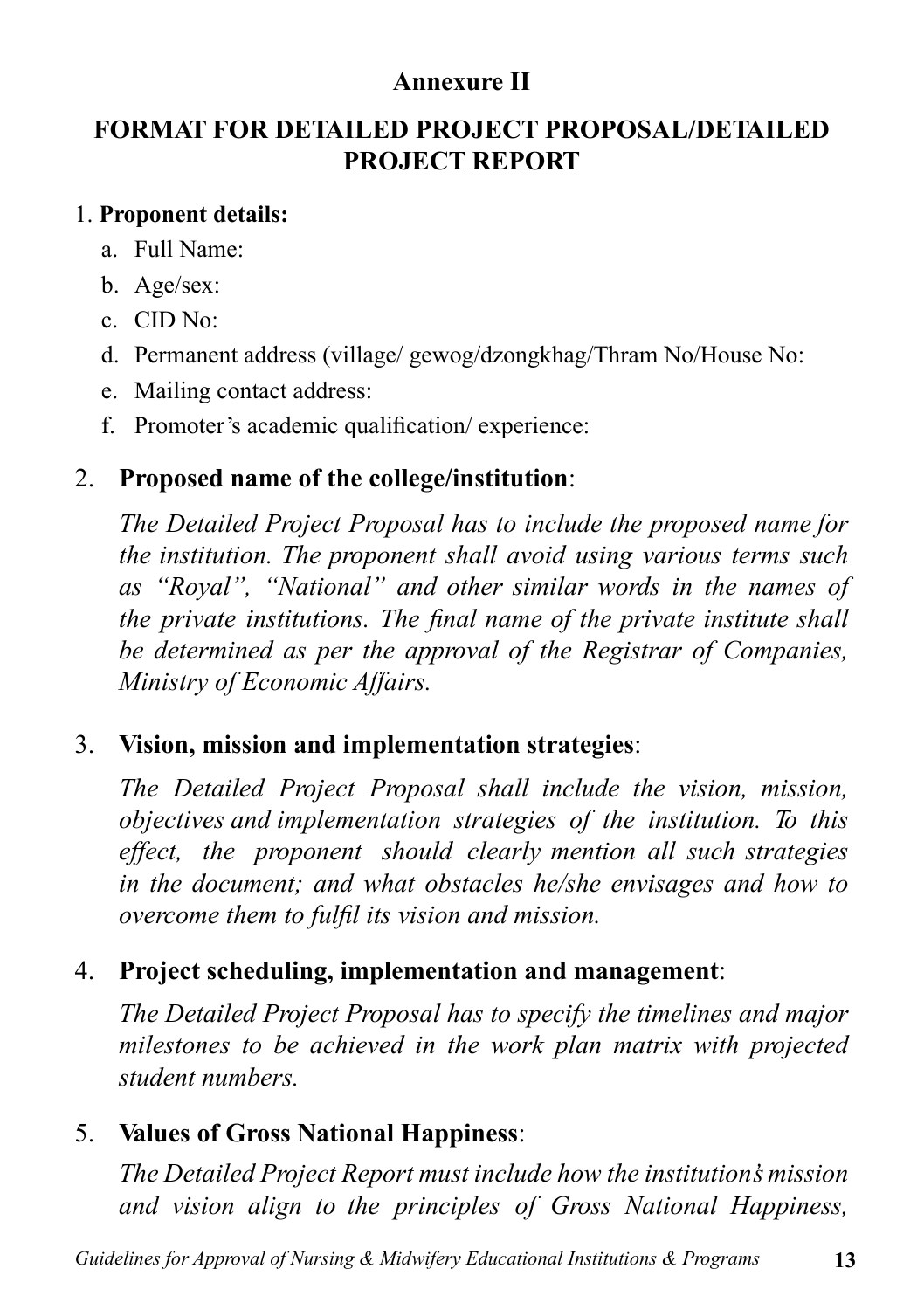*instilling values in students, promoting the use of Information and Communication Technology and the quest for excellence.*

#### *6.* **\*Land:**

*Location and suitable for the purpose intended. The proponent shall submit ownership, Lagthram or lease agreement including the size of the area.*

#### 7. **Conceptual Master plan**:

*The conceptual master plan shall encompass all aspects of the physical infrastructure in the form of blueprint and architectural, structural drawing of the proposed buildings (academic, residential for staff and students, auditorium, dining hall, etc.), parking space, and playfields.*

#### 8. **Admission, Training plan, Services and Assessment:**

*The Admission, Training plan, Services and Assessment shall be as prescribed under the Common Minimum Standard for Establishment of Medical and Health Institute.*

#### 9. **Academic Plan/Profile**:

*The Detailed Project Proposal shall state the intent and purpose of the institute in terms of Location of the Institute; Title of the proposed Medical and Health course, Duration of the course and mode of study. It should include convincing justifications for the program which are relevant based on analysis on market trends, program offered by existing institutes, research facilities for faculty and students. Furthermore, the DPR may include plans to offer credit transfer with other renowned institutes, part time and exchange study program. The proponent may also include plans for clear internship program with agencies in or ex-country for hands on experience and has potential with in campus recruitment.*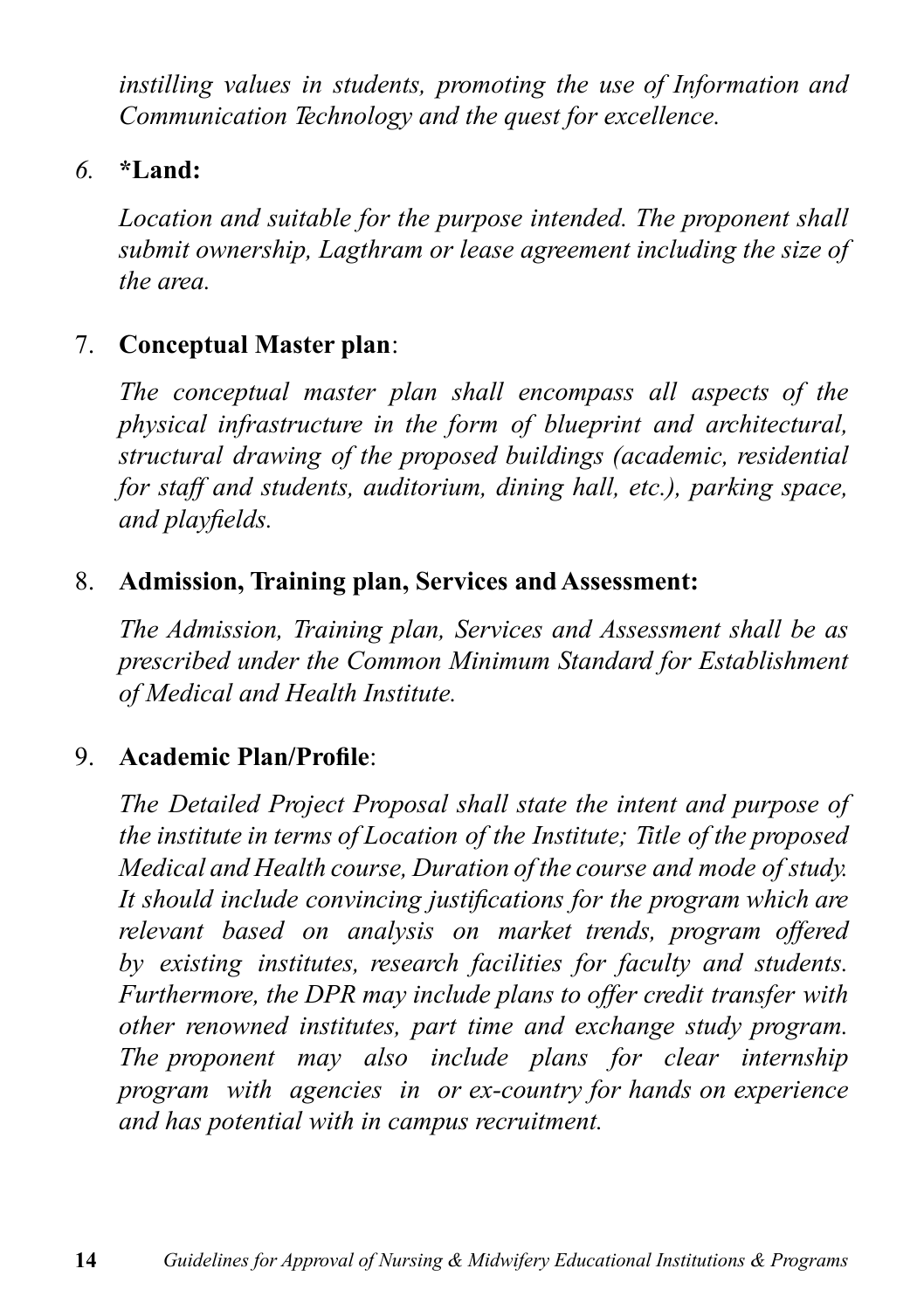#### 10. **Affiliation**:

*Provide details on affiliation of training institute with recognized university. The proposed institution shall approach the University concerned to obtain affiliation for the institute. Before according temporary affiliation to the college, the University shall send affiliation committee to inspect whether the college has provided facilities as per the norms. The management of the sanctioned institute has to approach the concerned University for affiliation in the same academic year for which the permission is granted, otherwise the permission orders issued are deemed to be cancelled.*

#### 11. **Teaching Hospital:**

*Identification of teaching hospital is mandatory for Medical and Health course for student practice to gain clinical skills. Teaching hospital shall not be shared between two or more institutes offering the same education program. The institute shall have signed agreements with the Ministry of Health/ University of Medical Sciences for clinical facilities in the Teaching hospital, primary health centres and other health facilities for specialized training.*

#### 12. **Human Resource**:

*The Detailed Project Proposal shall articulate and envisage that the faculties would be recruited both in terms of teaching and non-teaching as relevant to the types of programs and with relevant qualifications. By relevant qualifications, reference should be made to the type of acquired qualifications and the proposed field of teaching. It shall also indicate that the teaching of its courses shall be strictly carried out by academics with at least one qualification level higher than the level of the course taught. The provision for encouraging research, publication and consultancy services by faculties should be included. The number of people required, future expansion of programs and requirement of expatriate personnel should be clearly elaborated.*

*a. The institute shall have sufficient, relevant and qualified academic faculty to implement the curriculum effectively and ensure adequate supervision*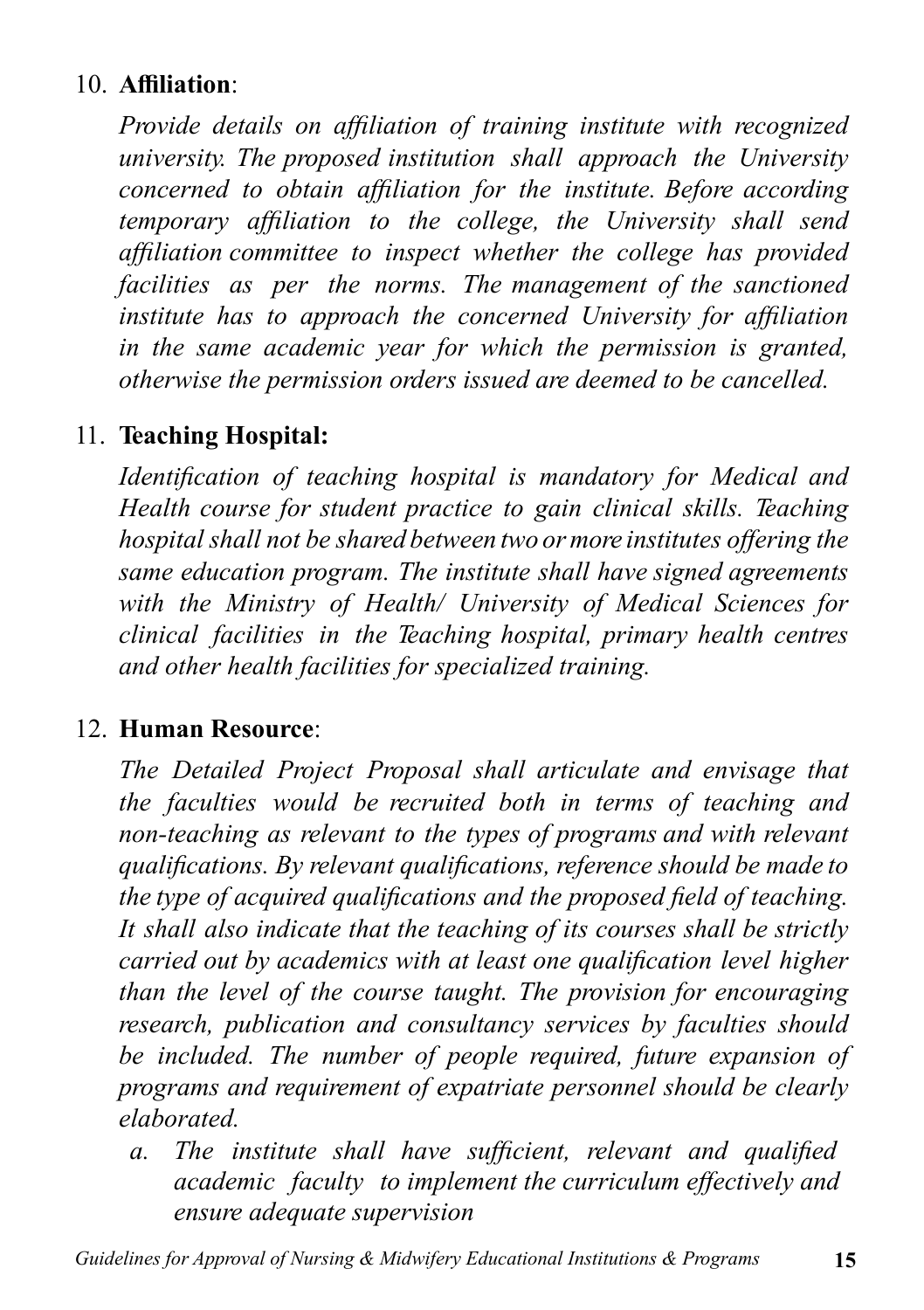- *b. The qualification of academic faculty shall be as per the standard.*
- *c. The institute shall have the required faculty at all times.*
- *d. Staffing: organization chart of the institute; team composition and task assignment*

#### 13. **Quality Assurance System:**

*Quality being the major concern, the detailed project proposal shall articulate the scope of having a mechanism to be put in place to ensure the internal quality assurance system and have a provision for external quality assurance by external professional bodies/ Accreditation Council. Academic quality with respect to teaching, learning, research and community service within the framework of the institutional mission must provide evidence that it has a clear description of academic quality, standards or policies to determine the quality standards, expectations of institutional or program quality, educational quality, and student achievement.*

## 14. **Infection Control and Waste Management:**

*The institute shall have proper infection control and waste management strategies. The institute shall comply with the National Guidelines Infection Control and Hospital Waste Management and infection control policy.*

#### 15. **Governance Structure**:

*The governance structure shall be as per the Standard for Establishment of the Medical and Health Institute.*

#### 16. **Business Plan**:

*The Detailed Project Proposal (DPP) shall indicate the financial viability and its capacities of the promoter to sustain operations into the future through a range of financial indicators. It shall also capture the source of funds such as equity (partners, shares, etc. or debt and*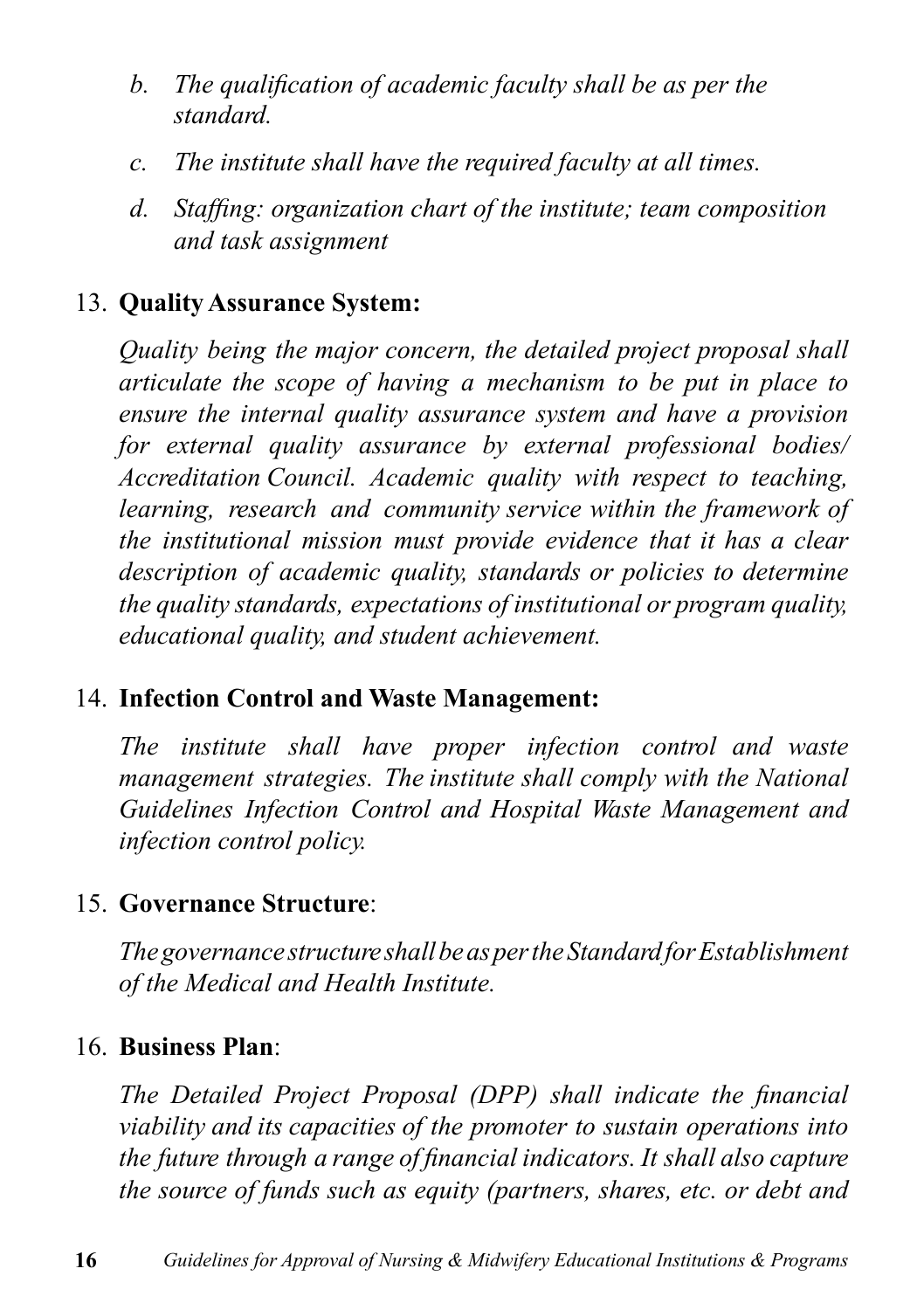*a detailed project costing as well as financial analysis including projected tuition levels that will make the institution viable shall be mentioned). It should also stipulate that the institution shall be well-managed by stating when the management and administrative systems, policies, procedures and practices will be put in place.*

#### **17. Market Need Analysis and Marketing:**

*This should cover description of the proposed training Institute and its outlook as a business/service entity; general profile of targeted clients and marketing strategies*

#### 18. **Project cost and Analysis**:

*The Detailed Project Proposal should include detailed project costing and financial analysis including projected tuition levels, source of funding whether equity (partners, shares, etc.) and/or debt structure. They may be based on the cost (in Nu) of land, site development, civil construction, infrastructure/installation charges, plant and equipment, pollution control equipment and accessories, technical know-how and services, other pre-operating expenses, miscellaneous/ contingencies, foreign exchange requirement if any, etc. Both fixed investment and working capital must be included.*

#### 19. **\*Environment impacts and mitigation measures**:

*The Detailed Project Proposal has to elaborate this as per the provisions of Section 13 of the Application for Environmental Clearance Guideline for the Preparation of Industrial Project Reports. The format for the same is available at www.moea.gov.bt and www. nec.gov.bt. Further, it shall include the Environment Management Plan that is in adherence to the National Environmental Policy.*

#### 20. **Facilities and Student Services:**

*The Facilities and Students Services shall be as per the Common Minimum Standard for the Establishment of Medical and Health Institute.*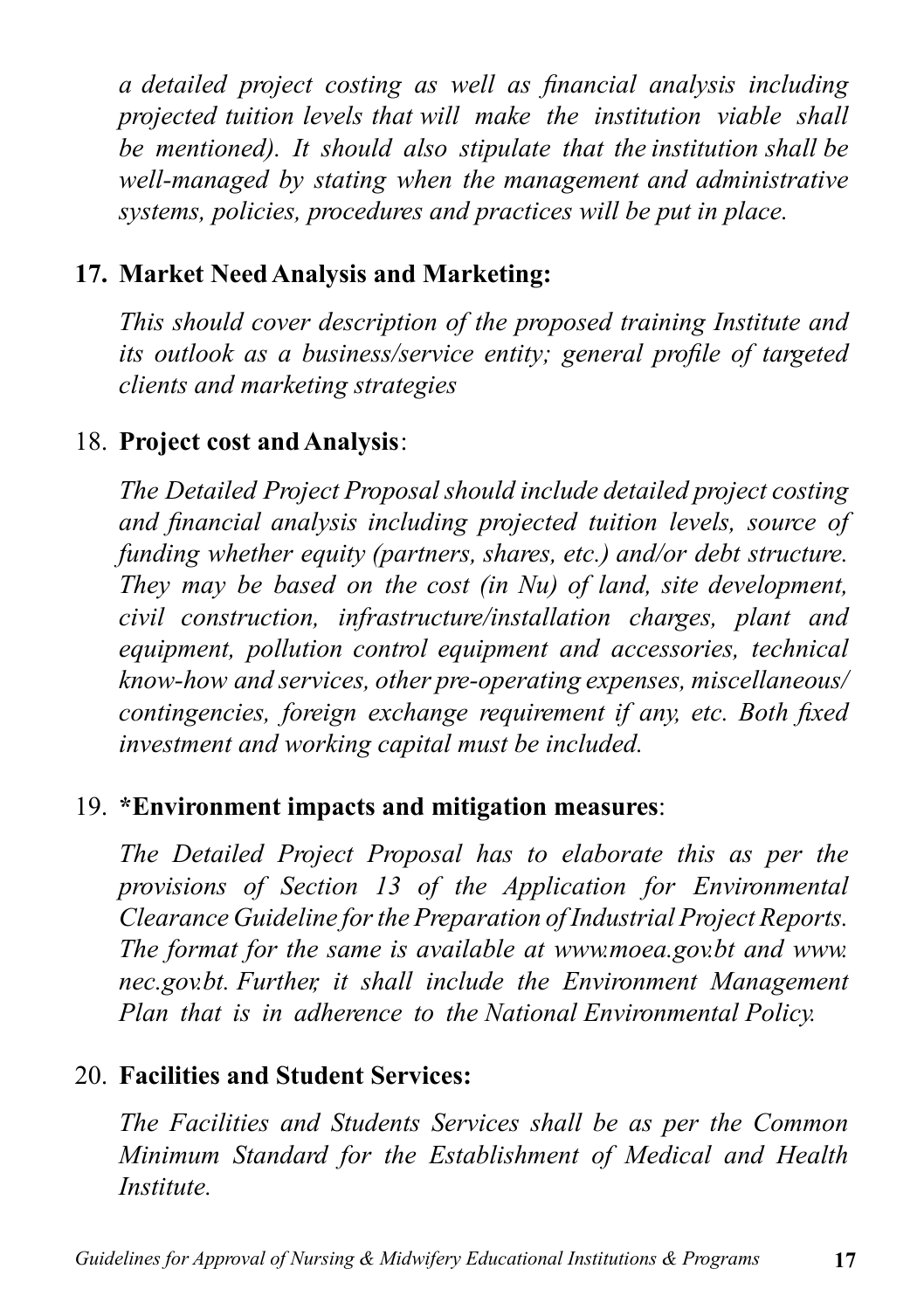#### 21. **Admission Policy and Scholarships**:

*The Detailed Project Proposal shall include clear policy on admission, eligibility criteria, selection procedures, fee structure, and provisions of scholarships by the college.*

#### 22. **Service conditions**:

*The Detailed Project Proposal shall specify clear policies on service conditions such as recruitment, professional development of the staff, remuneration details including provident fund, retirement benefits, leave procedure, staff welfare, student representation in decision making bodies and any other support services that the institutes envisages to set up.*

#### 23. **Employment Prospect**:

*Plan to assist trainees to find employment after completion of their training.*

#### 24. **SWOT Analysis:**

*Clearly identification of strength, weakness, opportunities and threat of the proposed training institute.*

#### 25. **Safety and Security**:

*The Detailed Project Proposal shall include safety and security measures for the staff and students.*

#### 26. **Closure:**

In the event of closure of the college for unforeseen reasons, the *details of provisions for the continuation of the courses by the learners shall be also included in the Detailed Project Report. This is to ensure proper protection of the learners in terms of continuation and completion of the courses.*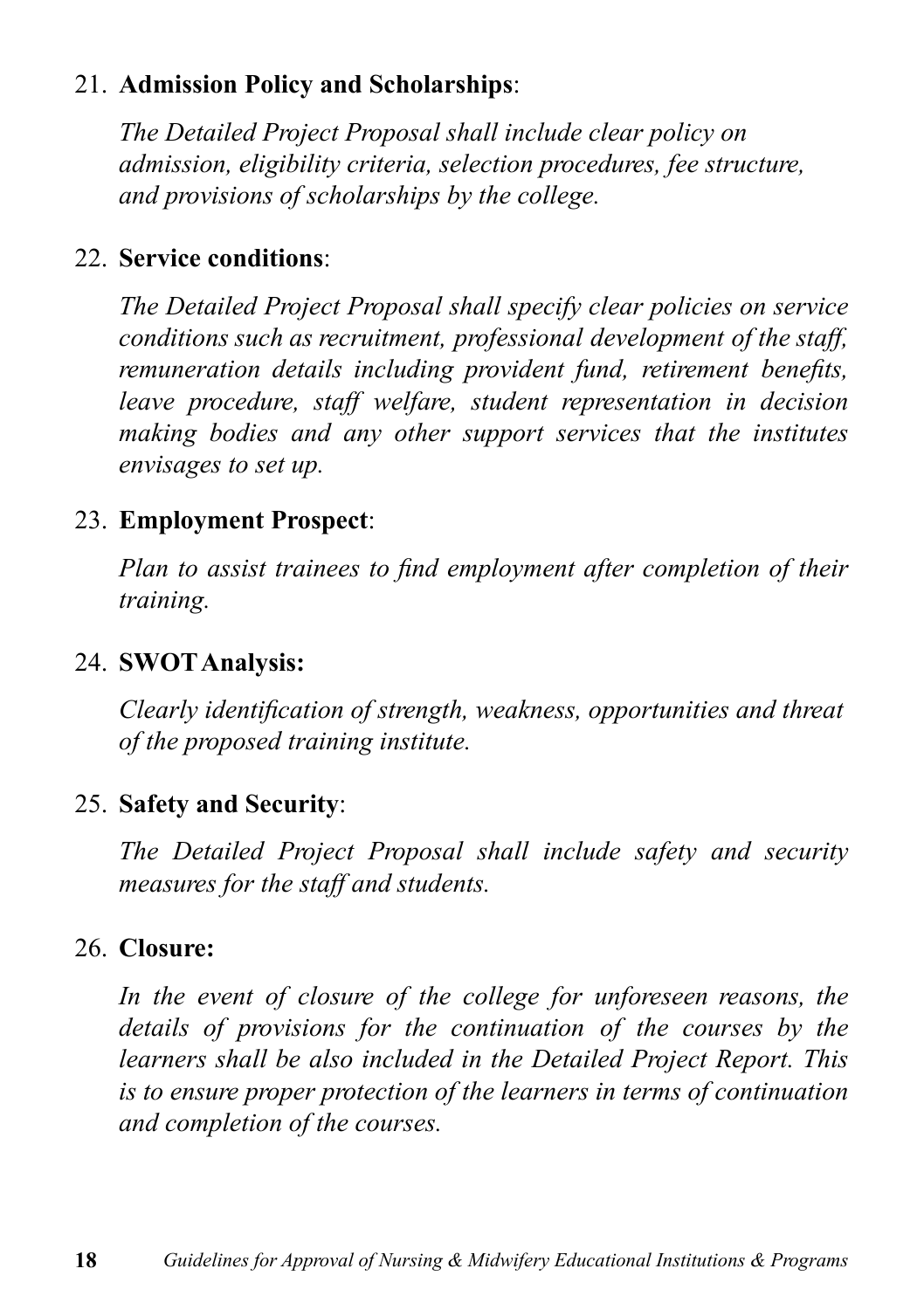#### 27. **Public Information System**:

*The Detailed Project Report shall include the plan to create and maintain a public information system to ensure transparency of all necessary information such as student fees, licensing and accreditation status, course details etc. of the college.*

#### 28. **Others:**

*The Detailed Project Proposal shall cover issues such as, but not limited to the following, supported by sound and authentic justifications: market analysis, sustainability of the college, enrolment projection (beginning & onwards), approvals from respective organizations and as far as possible the DPR should be aligned to the provisions of Bhutan Medical and Health Council Act and Regulation.*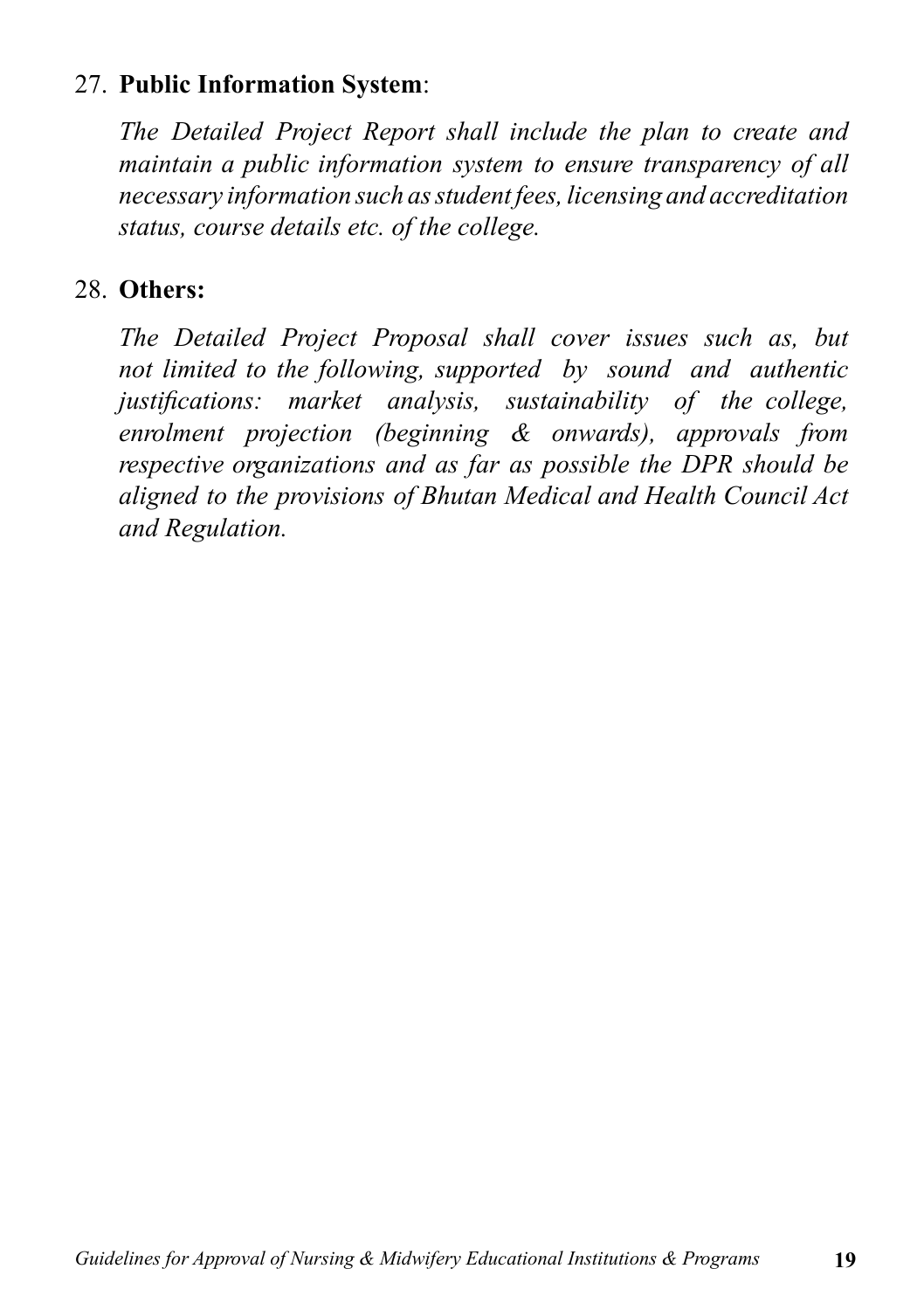## **Annexure III**

## **Self-Assessment Report Form**

1. Name of the Nursing and Midwifery Educational Institution (NMEI): …………………………………………………………………………… 2. Location and address: ……………………………………………………………………………

3. Types of programmes offered:

| <b>Components</b>                                                | Evidence of meeting the criteria as per<br>the standards | <b>Remarks</b> |
|------------------------------------------------------------------|----------------------------------------------------------|----------------|
| <b>Standard I:</b><br><b>Governance and</b><br><b>Management</b> |                                                          |                |
| <b>Standard II:</b><br>Curriculum                                |                                                          |                |
| <b>Standard III:</b><br>Assessment                               |                                                          |                |
| <b>Standard</b><br><b>IV: Teaching</b><br><b>Faculty</b>         |                                                          |                |
| <b>Standard V:</b><br><b>Students</b>                            |                                                          |                |
| <b>Standard VI:</b><br><b>Resources</b>                          |                                                          |                |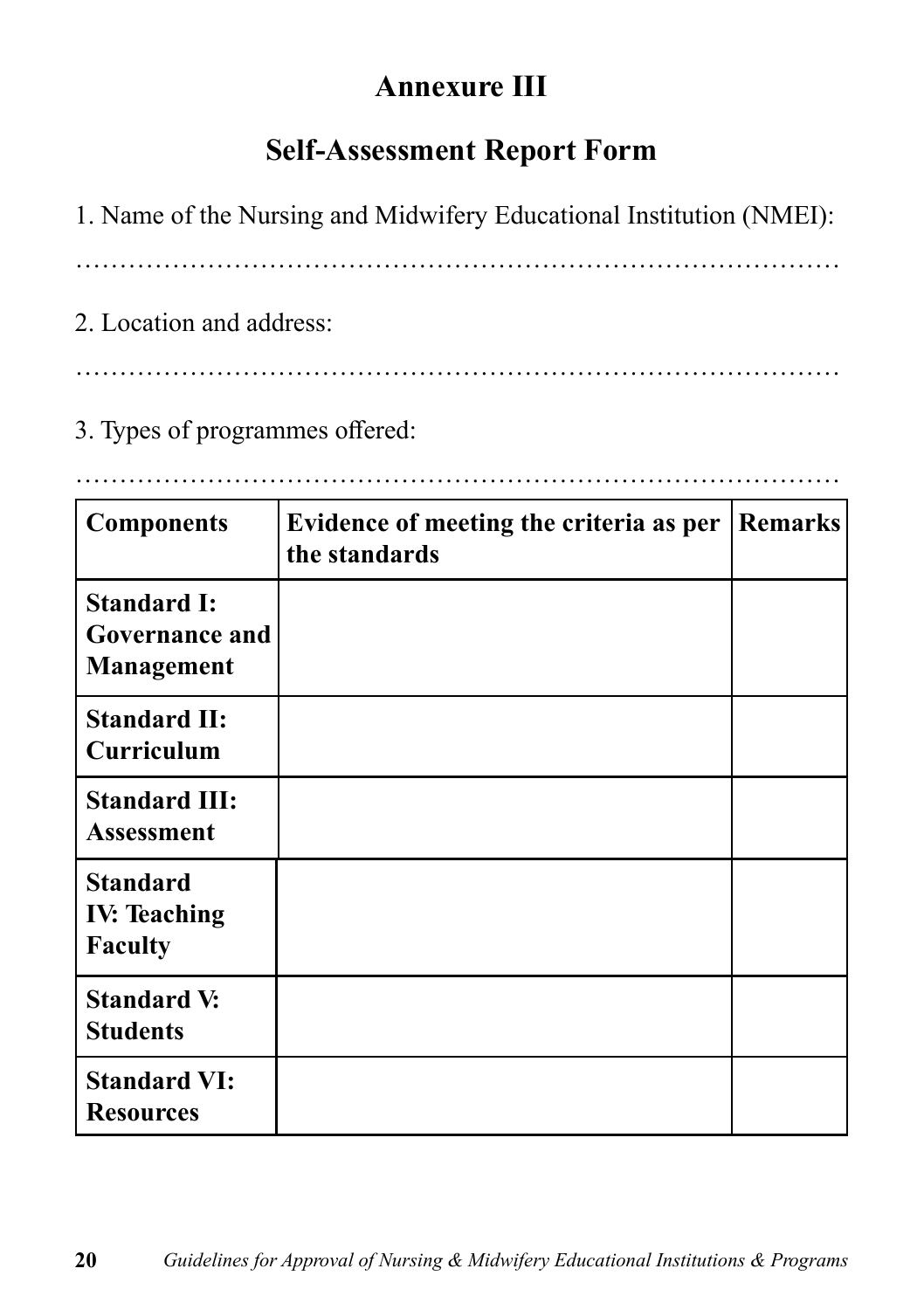| <b>Standard</b><br><b>VI: Program</b><br><b>Evaluation</b><br>and Quality<br><b>Assurance</b> |  |  |
|-----------------------------------------------------------------------------------------------|--|--|
|-----------------------------------------------------------------------------------------------|--|--|

**Comments:**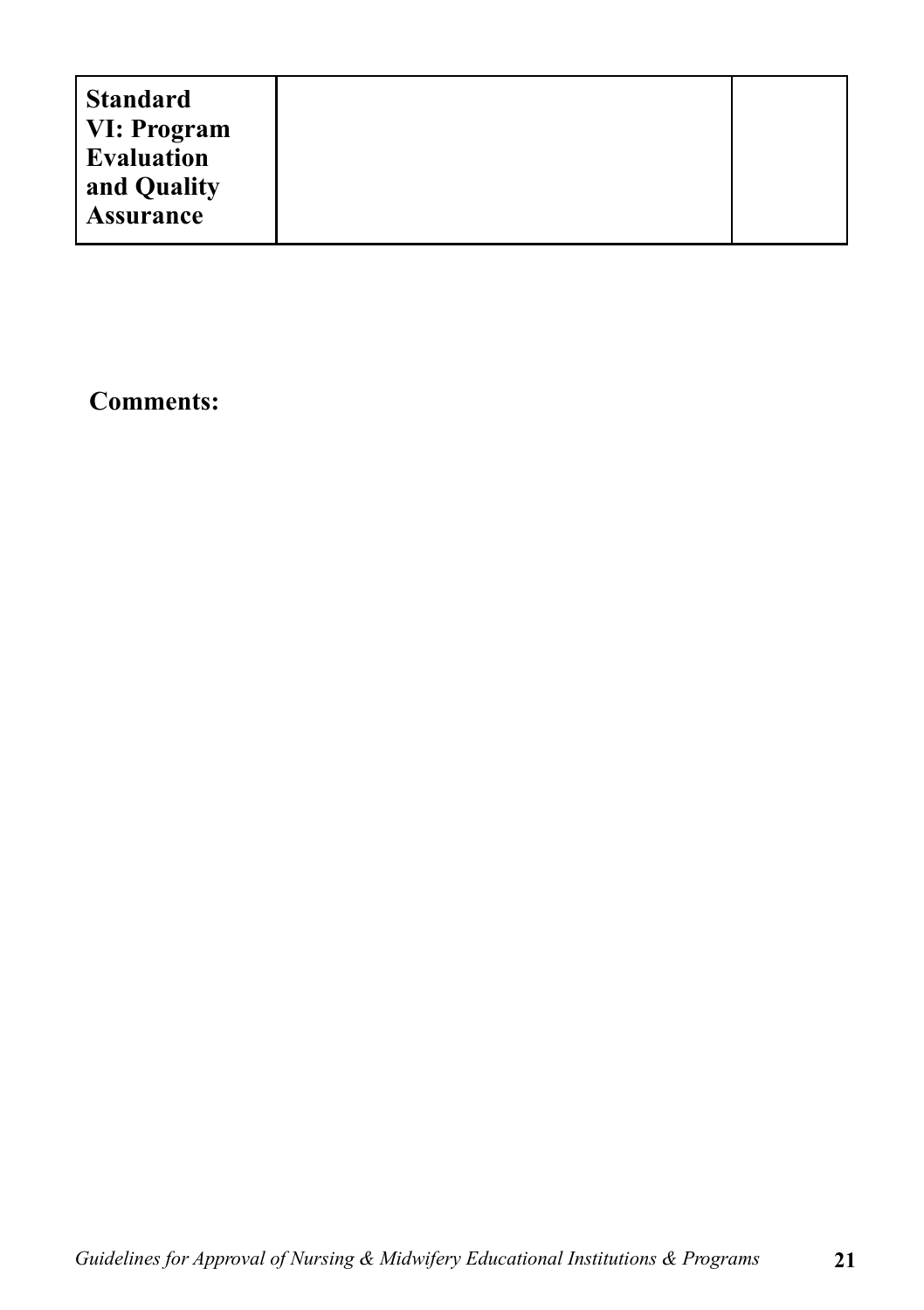## **Annexure IV**

## **Assessment Form**

| 1. Name of the Nursing and Midwifery Educational Institution (NMEI): |
|----------------------------------------------------------------------|
|                                                                      |
| 2. Name of Auditors:                                                 |
|                                                                      |
|                                                                      |
|                                                                      |
|                                                                      |
| 3. Methods of assessment:                                            |
|                                                                      |
|                                                                      |
|                                                                      |
|                                                                      |
| 4. Information providers:                                            |
|                                                                      |
|                                                                      |
|                                                                      |
|                                                                      |
| Date:                                                                |